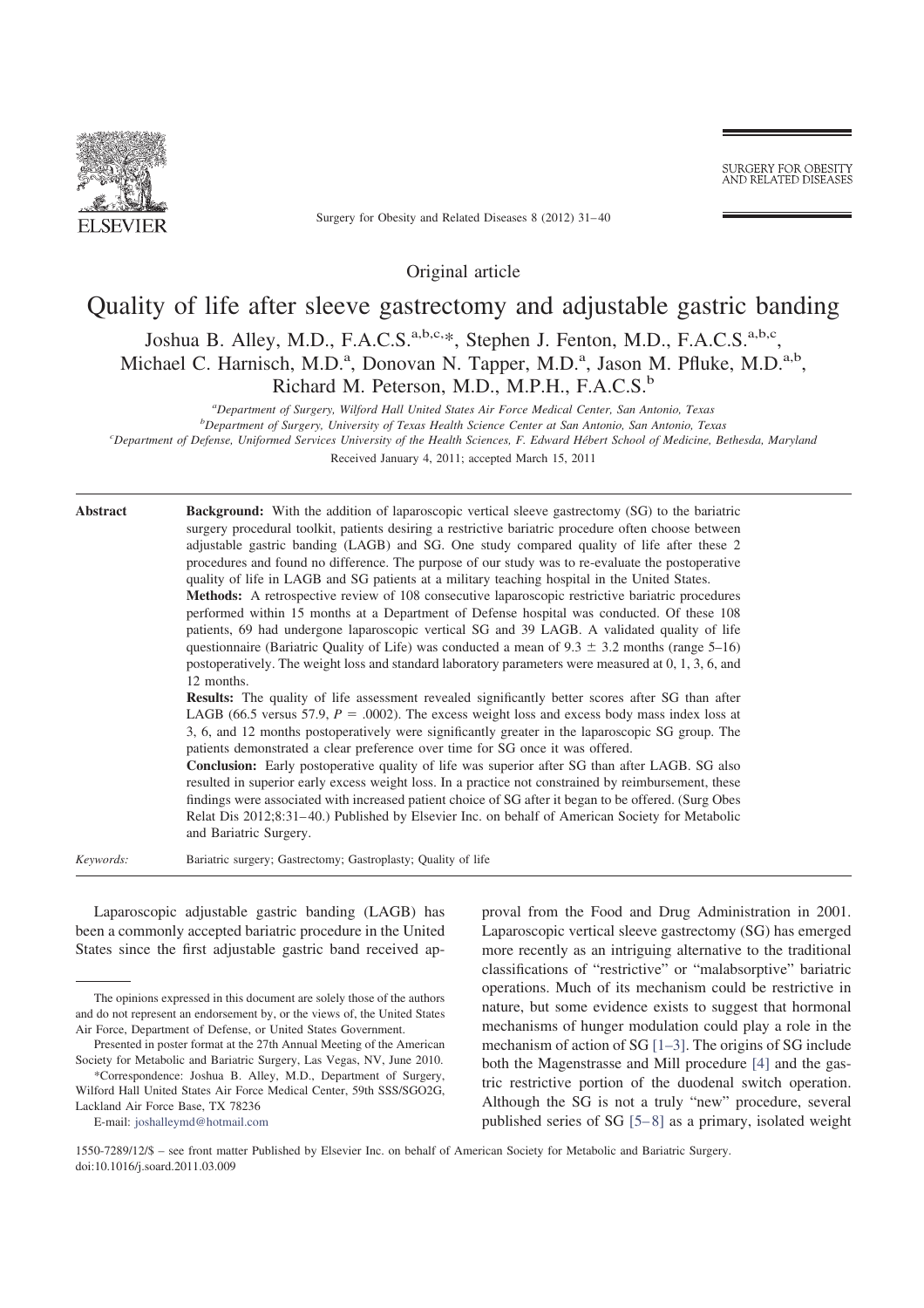loss procedure have generated significant interest in the bariatric community.

Most previously published studies have confirmed the improved quality of life after weight loss surgery. Muller et al. [9] compared the quality of life of adjustable gastric banding patients compared with gastric bypass patients using the Moorehead-Ardelt Quality of Life Questionnaire II and found no significant differences between the 2 groups, although the excess weight loss differed significantly. Sabbagh et al. [10] compared the postoperative quality of life in patients who had undergone isolated primary SG, SG after LAGB, and LAGB and found no significant differences in the quality of life at  $>2$  years, although the exact period between the surgery and survey in each group was not specified.

In October 2008, we introduced SG to our joint Army/ Air Force bariatric program, based at an Air Force military treatment facility. Bariatric surgery is offered to spouses, dependents, and retirees from military service as a part of their full spectrum of care benefits. Active duty military members are prohibited from undergoing bariatric surgery by Surgeon General mandate. The care rendered within our military treatment facility is not subject to insurance constraints, and the surgeons are salaried, active duty, military providers. In this program, LAGB and laparoscopic Rouxen-Y gastric bypass were offered until October 2008, when SG was introduced. Patients soon began choosing SG much more frequently than LAGB. Although this curious anomaly in a cost-neutral system could have simply been a result of surgeon and patient enthusiasm for a novel procedure, we undertook a study of postoperative quality of life as a possible alternate explanation.

Patients can choose their bariatric procedure according to the real or perceived weight loss outcomes, safety, and quality of life communicated by other patients within the program or other programs. Other factors cited in 1 heavily LAGB-oriented study included referring physician experience and loosely defined "invasiveness" [11].

Our program requires that patients attend  $\geq 1$  bariatric support group meeting before undergoing bariatric surgery. This allows preoperative patients the chance to interact with postoperative gastric bypass, LAGB, and SG patients. The Internet might also play a key role in allowing patients across the United States to form a large "support network," communicating about procedures, insurers, surgeons, and hospitals.

The present study evaluated the postoperative quality of life of patients, comparing LAGB and SG.

## **Methods**

The study design was a retrospective cohort analysis. The patients in our bariatric program choose to undergo laparoscopic Roux-en-Y gastric bypass, LAGB, or SG according to their preference and physician guidance. Each patient is presented with their surgical options, and an informed consent discussion is performed, summarizing the best available evidence for each procedure. The laparoscopic Roux-en-Y gastric bypass patient numbers remained stable throughout the study period, and the present study was not designed to focus on that operation, but rather on the restrictive procedures. The indications for bariatric surgery conformed to the 1991 National Institutes of Health consensus statement, using a body mass index (BMI) of  $>$ 40 kg/m<sup>2</sup> or 35–39.9 kg/m<sup>2</sup> with significant obesity-related co-morbidities. Wilford Hall Medical Center institutional review board approval was requested and granted to review patient procedural choice and the short-term outcomes of the restrictive bariatric procedures and to perform a validated quality of life telephone survey (Bariatric Quality of Life [BQL], as described by Weiner et al. [12]). The BQL survey contains 30 questions, and the possible scores range from 14 to 78, with greater scores representing better quality of life. The survey includes 15 questions focusing on postoperative symptoms, 1 question regarding cessation of medications, and 14 items using a 5-point Likert scale focusing on quality of life. The BQL instrument has been prospectively validated, although the form published in English does contain typographical errors (greater numbers should denote better quality of life for survey items 7, 8, 9, and 11), which we corrected before using the instrument (Table 1). Verbal informed consent by telephone was documented by the investigators before survey administration.

#### *Surgical pathway*

All patients undertook a 2-week preoperative, liquid, high-protein, low-carbohydrate fast, similar to that described by Fris [13]. All procedures were performed with the patient supine on the operating table, without separating the legs. Deep vein thrombosis prophylaxis consisted of perioperative sequential compression devices on the legs and enoxaparin 40 mg administered subcutaneously at induction. Foley catheters were not used; instead, the patients voided immediately before the operation. Intravenous cefazolin 2 g was given to all patients, and 500 mg intravenous metronidazole was also administered to the SG patients. For patients with penicillin or cephalosporin allergy, ciprofloxacin 400 mg was substituted for cefazolin. The abdomen was entered with a 12 mm Ethicon XCEL trocar (Ethicon EndoSurgery, Cincinnati, OH) under optical guidance. Preinsufflation with a Veress needle was used in cases of a reoperative abdomen.

For all patients, a postoperative liquid diet was continued for 2 weeks before allowing the patients to advance to pureed food and then to solid foods at 3 weeks postoperatively. Scheduled follow-up visits at 3, 6, and 12 months, and yearly thereafter, were arranged, with additional visits for LAGB patients every 4 – 6 weeks, with band adjustments as the patient's weight loss and satiety dictated.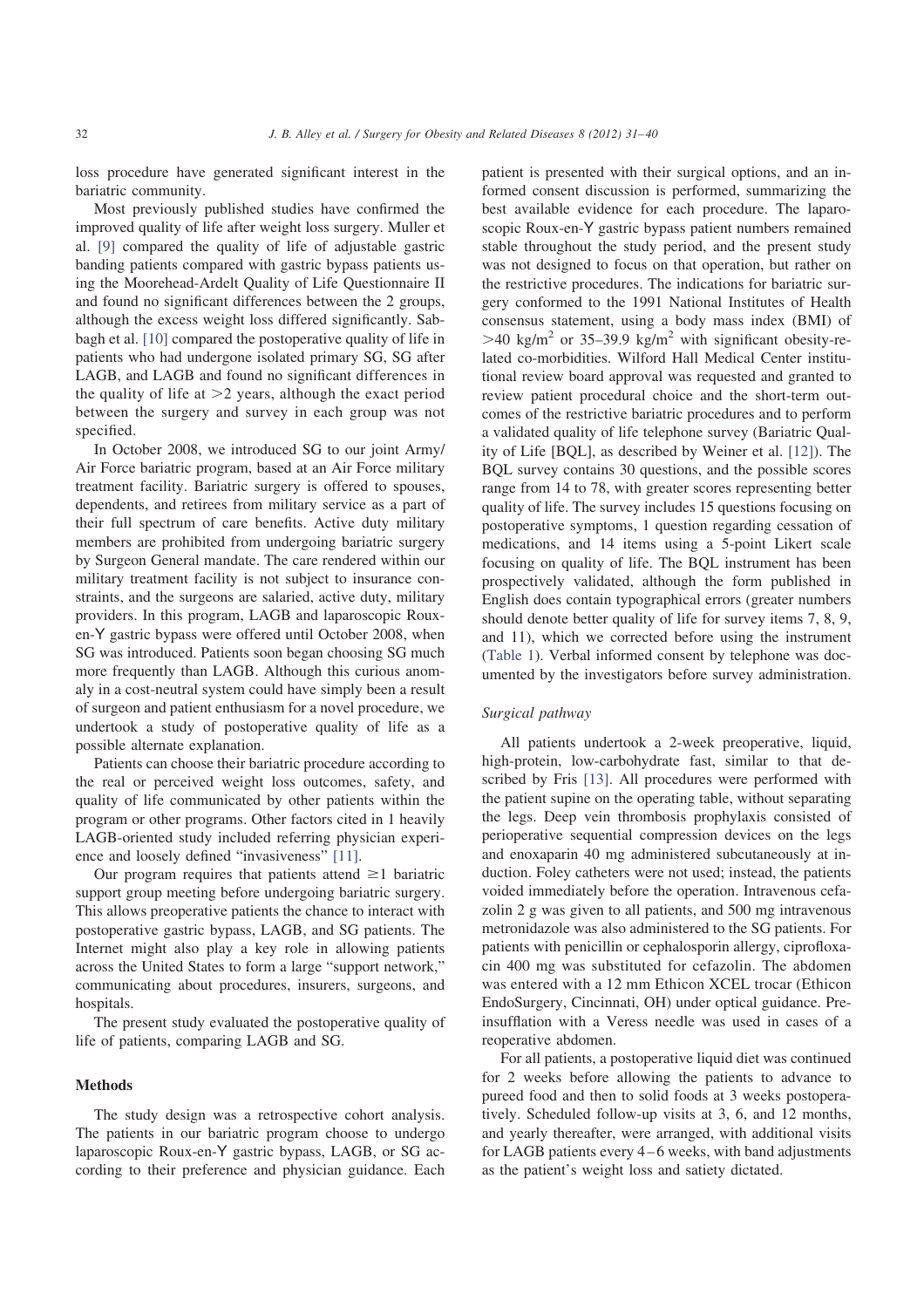| Table 1                          |  |  |
|----------------------------------|--|--|
| Bariatric quality of life survey |  |  |

| Question                                                    | Answer and score |          |                 |          |                  |
|-------------------------------------------------------------|------------------|----------|-----------------|----------|------------------|
| Do you suffer from                                          |                  |          |                 |          |                  |
| Vomiting                                                    | Yes $\Box$ 0     |          | No $\Box$ 0.5   |          |                  |
| Sour belching                                               | Yes $\Box$ 0     |          | No $\Box$ 0.5   |          |                  |
| Heartburn                                                   | Yes $\Box$ 0     |          | No $\Box$ 0.5   |          |                  |
| Nausea                                                      | Yes $\Box$ 0     |          | No $\Box$ 0.5   |          |                  |
| Diarrhea                                                    | Yes $\Box$ 0     |          | No $\Box$ 0.5   |          |                  |
| Flatulence (gas)                                            | Yes $\Box$ 0     |          | No $\Box$ 0.5   |          |                  |
| Foul-odor feces                                             | Yes $\Box$ 0     |          | No $\Box$ 0.5   |          |                  |
| Bladder problems/urinary incontinence                       | Yes $\Box$ 0     |          | No $\Box$ 0.5   |          |                  |
| Hair loss                                                   | Yes $\Box$ 0     |          | No $\Box$ 0.5   |          |                  |
| Gallstones (or gallbladder removed)                         | Yes $\Box$ 0     |          | No $\Box$ 0.5   |          |                  |
| Diabetes                                                    | Yes $\Box$ 0     |          | No $\Box$ 0.5   |          |                  |
| High blood pressure/hypertension (even if treated)          | Yes $\Box$ 0     |          | No $\Box$ 0.5   |          |                  |
| Asthma/sleep apnea                                          | Yes $\Box$ 0     |          | No $\Box$ 0.5   |          |                  |
| Arthritis/joint pain                                        |                  |          |                 |          |                  |
|                                                             | Yes $\Box$ 0     |          | No $\Box$ 0.5   |          |                  |
| Gout                                                        | Yes $\Box$ 0     |          | No $\Box$ 0.5   |          |                  |
| Other:                                                      |                  |          |                 |          |                  |
| Do you take any medication regularly?                       | Yes $\Box$ 0     |          | No $\Box$ 0.5   |          |                  |
| If yes, what kind of medication do you take?                |                  |          |                 |          |                  |
| Antidiabetics                                               | Yes $\Box$       |          | $\rm No$ $\Box$ |          |                  |
| Insulin                                                     | Yes $\Box$       |          | $\rm No$ $\Box$ |          |                  |
| Antihypertensives                                           | Yes $\Box$       |          | No              |          |                  |
| Antidepressants                                             | Yes $\Box$       |          | $\rm No$ $\Box$ |          |                  |
| Appetite suppressants                                       | Yes $\Box$       |          | $\rm No$ $\Box$ |          |                  |
| Diuretics                                                   | Yes $\Box$       |          | $\rm No$ $\Box$ |          |                  |
| Pain killers                                                | Yes $\Box$       |          | $\rm No$ $\Box$ |          |                  |
| 1. I like my weight.                                        |                  |          |                 |          |                  |
|                                                             | $\Box$ 5         | $\Box$ 4 | $\Box$ 3        | $\Box$ 2 | $\Box$ 1         |
|                                                             | Absolutely true  | True     | Half/half       | Wrong    | Absolutely wrong |
| 2. I can accept my weight.                                  |                  |          |                 |          |                  |
|                                                             | $\Box$ 5         | $\Box$ 4 | $\Box$ 3        | $\Box$ 2 | $\Box$ 1         |
|                                                             | Absolutely true  | True     | Half/half       | Wrong    | Absolutely wrong |
| 3. How is your actual quality of life?                      |                  |          |                 |          |                  |
|                                                             | $\Box$ 5         | $\Box$ 4 | $\Box$ 3        | $\Box$ 2 | $\Box$ 1         |
|                                                             | Very good        | Good     | ОK              | Bad      | Very bad         |
| 4. I exercise regularly.                                    |                  |          |                 |          |                  |
|                                                             | $\Box$ 5         | $\Box$ 4 | $\Box$ 3        | $\Box$ 2 | $\Box$ 1         |
|                                                             | Absolutely true  | True     | Half/half       | Wrong    | Absolutely wrong |
| 5. I am participating in social activities (theater, etc.). |                  |          |                 |          |                  |
|                                                             | $\Box$ 5         | $\Box$ 4 | $\Box$ 3        | $\Box$ 2 | $\Box$ 1         |
|                                                             | Absolutely true  | True     | Half/half       | Wrong    | Absolutely wrong |
| 6. I often meet friends or family.                          |                  |          |                 |          |                  |
|                                                             | $\Box$ 5         | $\Box$ 4 | $\Box$ 3        | $\Box$ 2 | $\Box$ 1         |
|                                                             | Absolutely true  | True     | Half/half       | Wrong    | Absolutely wrong |
| 7. I feel excluded from social life.                        |                  |          |                 |          |                  |
|                                                             | $\Box$ 1         | $\Box$ 2 | $\Box$ 3        | $\Box$ 4 | $\Box$ 5         |
|                                                             | Absolutely true  | True     | Half/half       | Wrong    | Absolutely wrong |
| 8. I feel under pressure because of my weight.              |                  |          |                 |          |                  |
|                                                             | $\Box$ 1         | $\Box$ 2 | $\Box$ 3        | $\Box$ 4 | $\Box$ 5         |
|                                                             |                  |          |                 |          |                  |
| 9. Sometimes, I feel depressed.                             | Absolutely true  | True     | Half/half       | Wrong    | Absolutely wrong |
|                                                             |                  |          |                 |          |                  |
|                                                             | $\Box$ 1         | $\Box$ 2 | $\Box$ 3        | $\Box$ 4 | $\Box$ 5         |
|                                                             | Absolutely true  | True     | Half/half       | Wrong    | Absolutely wrong |
| 10. All in all, I feel satisfied in my life.                |                  |          |                 |          |                  |
|                                                             | $\Box$ 5         | $\Box$ 4 | $\Box$ 3        | $\Box$ 2 | $\Box$ 1         |
|                                                             | Absolutely true  | True     | Half/half       | Wrong    | Absolutely wrong |
| 11. I feel restricted because of my weight.                 |                  |          |                 |          |                  |
| 11a. At home                                                |                  |          |                 |          |                  |
|                                                             | $\Box$ 1         | $\Box$ 2 | $\Box$ 3        | $\Box$ 4 | $\Box$ 5         |
|                                                             | Absolutely true  | True     | Half/half       | Wrong    | Absolutely wrong |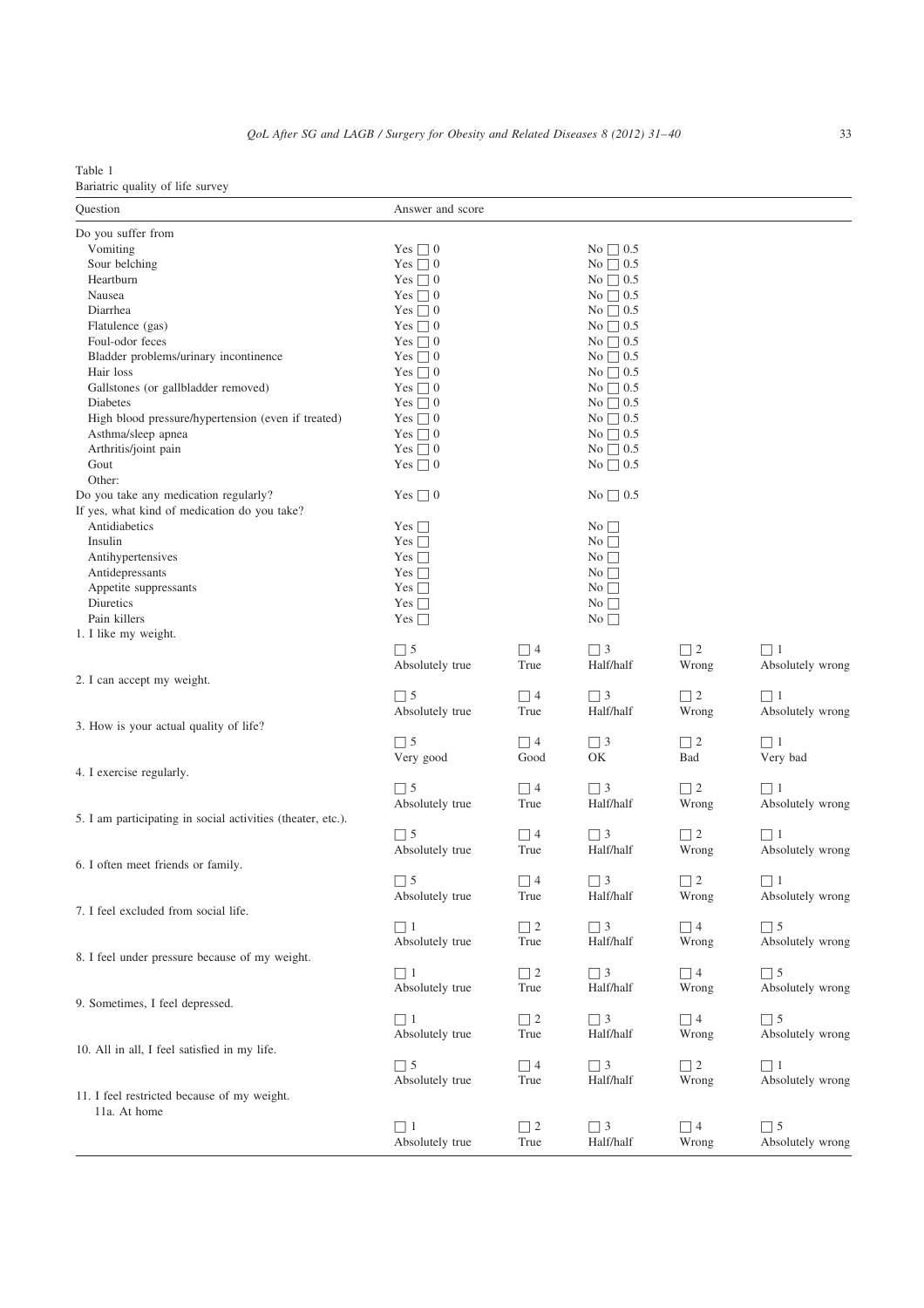| Continued.                 |                             |                  |                       |                        |                             |
|----------------------------|-----------------------------|------------------|-----------------------|------------------------|-----------------------------|
| Question                   | Answer and score            |                  |                       |                        |                             |
| 11b. At work               | $\Box$<br>Absolutely true   | $\Box$ 2<br>True | $\Box$ 3<br>Half/half | $\sqsupset$ 4<br>Wrong | $\Box$ 5<br>Absolutelywrong |
| 11c. Privately             | $\Box$ 1<br>Absolutely true | $\Box$ 2<br>True | $\Box$ 3<br>Half/half | $\Box$ 4<br>Wrong      | $\Box$ 5<br>Absolutelywrong |
| 12. I feel self-confident. | $\Box$ 5<br>Absolutely true | $\Box$ 4<br>True | $\Box$ 3<br>Half/half | $\sqsupset$ 2<br>Wrong | Absolutelywrong             |

Adapted from Weiner et al. [12], with typographical corrections.

# *Laparoscopic vertical SG technique*

For laparoscopic vertical SG, the greater curvature vessels were divided using either the EnSeal or Harmonic scalpel device (Ethicon EndoSurgery). A sizing bougie, 32– 40F according to surgeon preference, was inserted transorally and positioned adjacent to the lesser curvature of the stomach. Initially, stapling began 5–6 cm from the pylorus, but we later modified our technique to begin only 2–3 cm from the pylorus. The antral staple line was initiated with 2 firings of the 4.8-mm stapler, followed by 3.5-mm staples on the cephalad remainder of the stomach. SEAMGUARD Bioabsorbable Staple Line Reinforcement (W.L. Gore, Flagstaff, AZ) was initially used as tissue reinforcement; however, in April 2009, we began using the Autosuture Duet TRS single-use loading unit stapler (Covidien Autosuture, Mansfield, MA) with integrated bioabsorbable reinforcement strips. Selective oversewing of problem areas on the staple line, such as acutely angled staple line junctions or areas of oozing, was performed. All patients underwent an endoscopic air-leak test at the conclusion of the procedure, with the gastric tube submerged in saline irrigant and the endoscope inflating and examining the inner lumen. A closed-suction drain was left in place adjacent to the gastric staple line for 48 hours postoperatively. Postoperative contrast swallow studies were performed, beginning with water-soluble contrast and proceeding to thin barium if no large extravasation was shown. Later in our practice, swallow studies were obtained only infrequently, according to the findings in the operating room, or for postoperative fever or tachycardia. The patients were discharged home on postoperative day 1 or 2. The SG patients were instructed to take daily oral proton-pump inhibitors for 1 year postoperatively.

# *LAGB technique*

The pars flaccida approach was used to insert the Lap-Band device (Allergan, Irvine, CA). When a hiatal hernia was encountered in dissecting the angle of His, it was repaired by performing cruroplasty using permanent braided suture in the anterior position. The band was buckled around the top portion of the stomach to create a 20-mL "pouch." A gastrogastric imbrication was performed to prevent anterior slippage. The tubing was brought out through a 15-mm left upper quadrant trocar site and connected to the port, which was secured to the anterior rectus fascia using 2-0 polypropylene sutures. No saline was instilled at surgery other than what was needed to displace air in the system. Postoperatively, either a barium swallow test or plain radiograph was performed before allowing the patient to drink a protein-rich, low-calorie liquid diet. The patients were discharged on postoperative day 1. The patients were first evaluated for a band adjustment at  $4-6$  weeks and were scheduled to return to the clinic for adjustment every 6 weeks thereafter, until adequate satiety and weight loss were achieved.

# *Definitions*

Standard BMI definitions were used. The percentage of excess weight loss was defined as follows: (weight lost)/ (preoperative weight  $-$  ideal body weight), with the ideal body weight defined using the standard Devine formula, equivalent to that found in the Metropolitan Life Insurance tables. For men, the ideal body weight equals 50 kg plus 2.3  $kg/1$  in.  $>$  5 ft., and for women, the ideal body weight equals  $45.5 \text{ kg} + 2.3 \text{ kg} / 1$  in.  $> 5$  ft. The percentage of excess BMI loss was defined as follows: (BMI points lost)/(preoperative  $BMI - 25$ .

#### *Statistical analysis*

All variables were tested for normality. For the variables that did not pass the test, the Mann-Whitney nonparametric test comparing 2 independent samples was used instead of the *t* test. Fisher's exact test was used to compare SG versus LAGB involving contingency tables. Multivariate comparisons over time were done using the *t* test. All hypotheses tested were 2 sided with an overall level of significance set at  $\alpha = .05$ . The analysis tools were SAS, version 9.1.3 (SAS) Institute, Cary, NC) and Microsoft Excel 2007 (Redmond, WA).

Table 1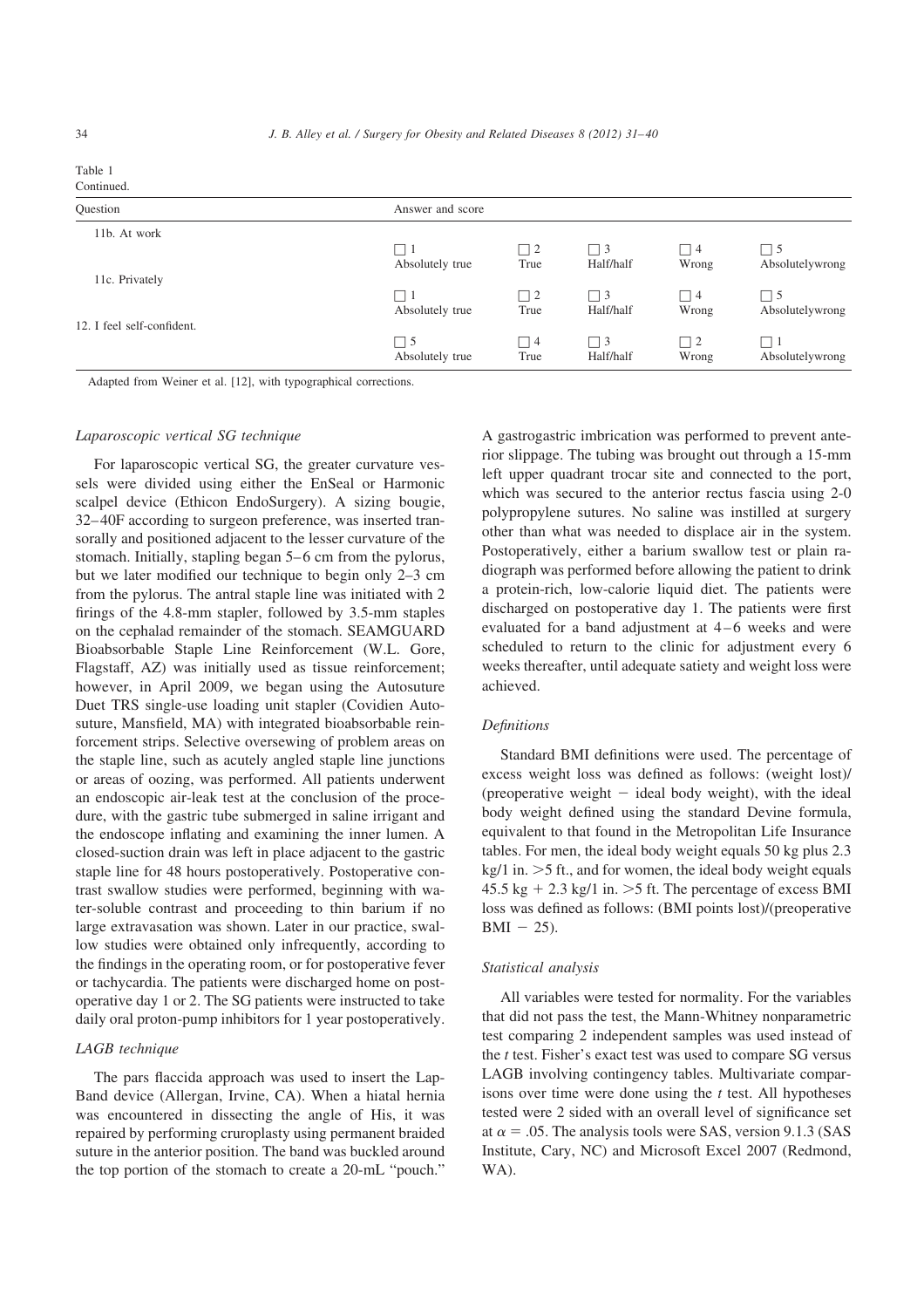Table 2 Preoperative baseline characteristics

| Characteristic             | LAGB group       | SG group         | $P$ value |
|----------------------------|------------------|------------------|-----------|
| Age $(yr)$                 | $47.0 \pm 9.5$   | $49.6 \pm 10.7$  | .1081     |
| Men $(n)$                  | 7/39 (17.9)      | 15/69 (21.7)     | .8045     |
| Weight (kg)                | $115.9 \pm 19.6$ | $118.6 \pm 20.9$ | .6383     |
| Preoperative BMI $(kg/m2)$ | $41.9 \pm 5.2$   | $42.7 + 5.0$     | .3246     |
| Total cholesterol (mg/dL)  | $196.3 \pm 34.2$ | $172.8 \pm 37.6$ | .0008     |
| Systolic blood pressure    | $137.6 \pm 15.1$ | $136.2 \pm 12.7$ | .8790     |
| (mm Hg)                    |                  |                  |           |
| Diabetic subgroup          | 17/39 (43.6)     | 31/69 (44.9)     | 1.0000    |
| Fasting glucose (mg/dL)    | $104.1 \pm 15.6$ | $125.4 \pm 41.7$ | .0788     |
| Hemoglobin A1 $c$ (%)      | $6.6 \pm 1.2$    | $6.9 \pm 1.0$    | .1450     |
|                            |                  |                  |           |

 $LAGB = laparoscopic adjustable gastric banding; SG = sleeve gastree$ tomy;  $BMI = body$  mass index.

Data presented in mean  $\pm$  standard deviation or numbers, with percentages in parentheses.

# **Results**

From July 2008 to September 2009, 108 patients underwent restrictive bariatric procedures. Of these 108 patients, 39 (36.4%) had undergone LAGB and 69 (63.6%) SG. Clinic follow-up data were available for 107 (99%) of 108 patients at 1 month, 94 (87%) of 108 at 3 months, 92 (85.2%) of 108 at 6 months, and 42 (70%) of 60 at 12 months. Of the LAGB patients, the mean number  $\pm$  standard deviation of band adjustments during the first 12 months was  $4.1 \pm 2.1$  (range 0–10). One patient moved out of the area with her military spouse after the first postoperative visit and thus underwent no adjustments in our clinic. However, she was provided with information on local bariatric surgeons in the location to which she moved. Overall, 48 patients (44%) had type 2 diabetes mellitus preoperatively. The baseline characteristics for the 2 cohorts are listed in Table 2. Only the baseline total cholesterol level differed significantly between the 2 groups. The trend of procedure selection is evident in Figure 1, with SG rapidly assuming dominance as the restrictive procedure of choice.



Fig. 1. Patient choice of procedure over time.

| Table 3 |                            |  |
|---------|----------------------------|--|
|         | Operative morbidity (90-d) |  |

| Variable                             | LAGB    | SG       |
|--------------------------------------|---------|----------|
| Any complication*                    | 6(15.4) | 11(15.9) |
| Grade 1                              |         |          |
| Urinary retention                    |         | 3        |
| Readmission for dehydration          |         |          |
| Wound seroma                         |         |          |
| Emergency room visit for noncardiac  |         | 1        |
| chest pain                           |         |          |
| Reflux symptoms                      |         |          |
| Grade 2                              |         |          |
| Wound cellulitis                     | 1       |          |
| Urinary tract infection              |         |          |
| Transfusion for postoperative anemia |         |          |
| Grade 3                              |         |          |
| Reoperation under general anesthesia | 3       | 2        |

 $LAGB =$  laparoscopic adjustable gastric banding;  $SG =$  sleeve gastrectomy.

Data in parentheses are percentages.

 $* p = NS.$ 

# *Operative morbidity and mortality*

No mortalities occurred in either group. The postoperative 90-day morbidity, categorized by the Clavien grade [14], is compared in Table 3. No staple line leaks or intraabdominal infections developed in the SG group. No clinically apparent venous thromboembolism was diagnosed in either group. No conversions from the laparoscopic technique were made. The major 90-day morbidity in the LAGB group included 2 reoperations for flipped and inaccessible ports and 1 reoperation for acute cholecystitis 1 month after LAGB. The major morbidity in the SG group included reoperation for gastric staple line bleeding in 2 patients and 1 transfusion of packed red blood cells in 1. All 3 bleeding complications occurred early in the series and did not recur in the present series after the change in tissue reinforcement material. No significant difference was found in the 90-day postoperative complication rate between the LAGB and SG groups (15.4% in the LAGB group and 15.9% in the SG group,  $P =$ 1.00). Not included in 90-day morbidity rates were 4 late reoperations in the LAGB group: 2 for band removal owing to patient intolerance at 6 and 27 months after LAGB, and 2 at 17 and 19 months after LAGB for weight loss failure, with removal of the band and revision to SG.

## *BQL survey outcomes*

The BQL surveys were conducted by telephone a mean of  $9.3 \pm 3.2$  months (range 5–16) postoperatively. Because the surveys were conducted at a single point, and because of the chronologic shift in patient preference toward SG, the surveys for the LAGB patients were performed, on average, longer from the date of surgery  $(11.4 \pm 3.2 \text{ mo postoperatively for the LAGB group})$ versus 7.9  $\pm$  2.2 mo postoperatively for the SG group).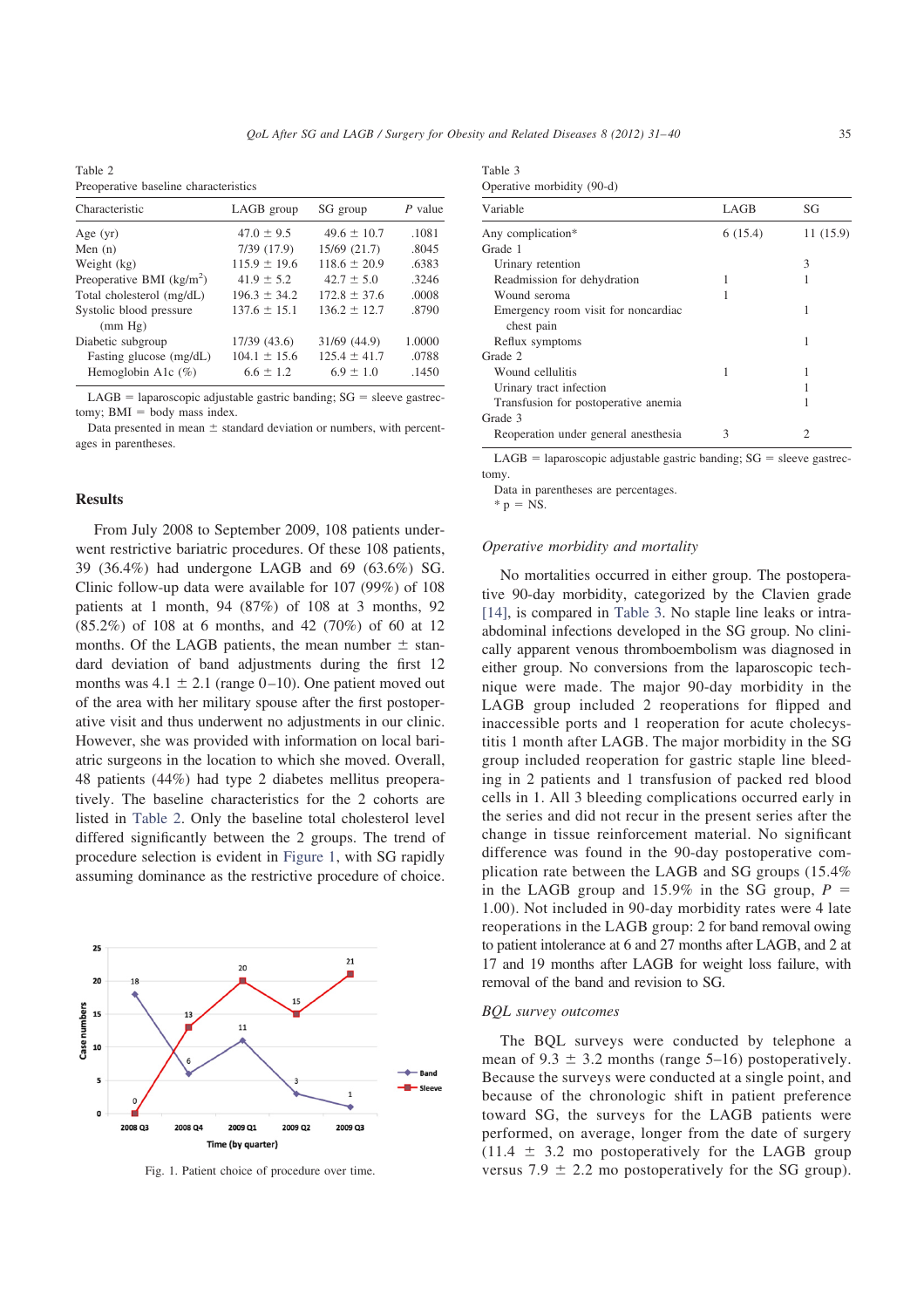| Table 4                                    |  |  |  |
|--------------------------------------------|--|--|--|
| BQL survey results, part 1, LAGB versus SG |  |  |  |

| Results                  | LAGB<br>group   | SG group       | P value  |
|--------------------------|-----------------|----------------|----------|
| BQL composite score      | $57.9 \pm 12.3$ | $66.5 \pm 9.1$ | .0002    |
| Symptom scores           |                 |                |          |
| Vomiting                 | 16(43)          | 1(2)           | < 0.0001 |
| Sour belching            | 5(14)           | 4(7)           | .4763    |
| Heartburn                | 12(32)          | 8 (15)         | .0694    |
| Nausea                   | 7(19)           | 3(5)           | .0831    |
| Diarrhea                 | 1(3)            | 5(9)           | .3956    |
| Flatulence               | 20(54)          | 21 (38)        | .1423    |
| Foul-odor feces          | 5(14)           | 4(7)           | .4763    |
| Bladder/urinary problems | 5(14)           | 7(13)          | 1.0000   |
| Hair loss                | 14 (38)         | 27(49)         | .3924    |
| Gallstones               | 2(5)            | 1(2)           | .5625    |
| <b>Diabetes</b>          | 6(16)           | 9(16)          | 1.0000   |
| Hypertension             | 16(43)          | 18 (33)        | .3796    |
| Asthma                   | 22(59)          | 19(35)         | .0208    |
| Arthritis                | 21 (57)         | 27(49)         | .0527    |
| Gout                     | 2(5)            | 1(2)           | .5625    |
| Any medication use       | 32 (86)         | 44 (80)        | .5767    |

 $BQL =$  Bariatric Quality of Life index;  $LAGB =$  laparoscopic adjustable gastric banding;  $SG =$  sleeve gastrectomy.

Data in parentheses are percentages.

BQL survey data were obtainable for 37 (94.9%) of 39 patients after LAGB and 55 (79.7%) of 69 patients after SG. The BQL scores are listed in Tables 4 and 5. The SG patients demonstrated a significantly greater BQL composite score than the LAGB patients (66.5 versus 57.9, respectively,  $P = .0002$ ), indicating greater quality of life. With respect to specific symptoms, the SG patients reported significantly less vomiting than the LAGB patients (2% versus 43%, respectively,  $P \leq .0001$ ). Asthma was also reported less frequently postoperatively in the SG group. A nonsignificant trend was seen toward a lower frequency of heartburn and nausea in the SG group. Part 2 of the BQL survey (Table 4) showed a consistent pattern of greater socially related quality of life in the SG group. The only exceptions were in the participation in social activities (question 5), meeting with friends or family (question 6), and the frequency of exercise (question 4), in which the scores for both groups were similar.

#### *Weight loss outcomes*

The weight loss among the 2 patient groups, defined by the percentage of excess weight loss and percentage of excess BMI loss, is compared in Table 6. Both LAGB and SG experienced significant excess weight loss and excess BMI loss compared with the baseline values ( $P < .0001$  at 1, 3, 6, and 12 mo). At 1, 3, 6, and 12 months of follow-up, the SG group demonstrated a significantly greater percentage of excess weight loss and percentage of excess BMI loss than the LAGB group.

#### **Discussion**

Laparoscopic vertical SG, although not a truly new operation, nevertheless has assumed a trajectory of increasing popularity as a primary weight loss procedure, a trend we anticipate will only continue if more insurers offer coverage in the future. We were impressed by the rapidity with which the patients shifted to choose SG instead of LAGB in a program that offers both options, in addition to gastric bypass, and can do so without any financial motivation. The BQL survey results and weight loss comparisons offer a glimpse into why patients might choose 1 procedure over another.

The postoperative quality of life after bariatric surgery is thought to depend on the quantity of weight loss, resolution of co-morbid medical conditions, improved function in daily activities, and the absence of postoperative complications. No reference standard yet exists for the assessment of bariatric postoperative quality of life. A number of instruments for the assessment of quality of life exist, both general and bariatric specific in nature. The general instruments used to assess quality of life in previous bariatric surgery studies included the Short-Form 36-item Health Survey [9,15,16] or the shorter 12-item questionnaire [12,17,18]. the Nottingham Health Profile [19], the Gastrointestinal Quality of Life Index [12], the EQ-5D [20], various institution-specific visual analog scales, and the Linear Analogue Self-Assessment Questionnaire [18]. Additionally, a number of studies have been published using bariatric surgery-specific quality of life instruments, including the Swedish Obese Subjects Quality of Life Survey [21], the Bariatric Analysis and Reporting Outcome System (BAROS) [12,22,23], which incorporates the Moorehead-Ardelt Quality of Life Questionnaire II [9,10,24], and the BQL [12].

When comparing the BQL scores between the 2 groups, the significantly greater rates of vomiting in the LAGB patients, along with the strong trend toward greater rates of heartburn and nausea symptoms, were surprising findings. Some published reports have suggested that postoperative regurgitation and reflux are found in a significant proportion of postoperative SG patients [25,26]. Our survey, however, suggests that LAGB patients might, in fact, experience greater rates of vomiting and reflux symptoms. A part of this effect could be attributable to our practice of instructing SG patients to take daily oral proton-pump inhibitors for the first postoperative year. We would still recommend caution, however, in performing SG in patients with pre-existing complicated reflux disease. Our group favors laparoscopic Roux-en-Y gastric bypass for that patient subset.

In general, the remarkable finding in our study was the greater BQL scores after SG compared with those after LAGB. The social dimension examined in the second part of the BQL survey (Table 5) revealed a consistently greater quality of life after SG in a number of spheres, leading us to believe the statistical significance of these findings was not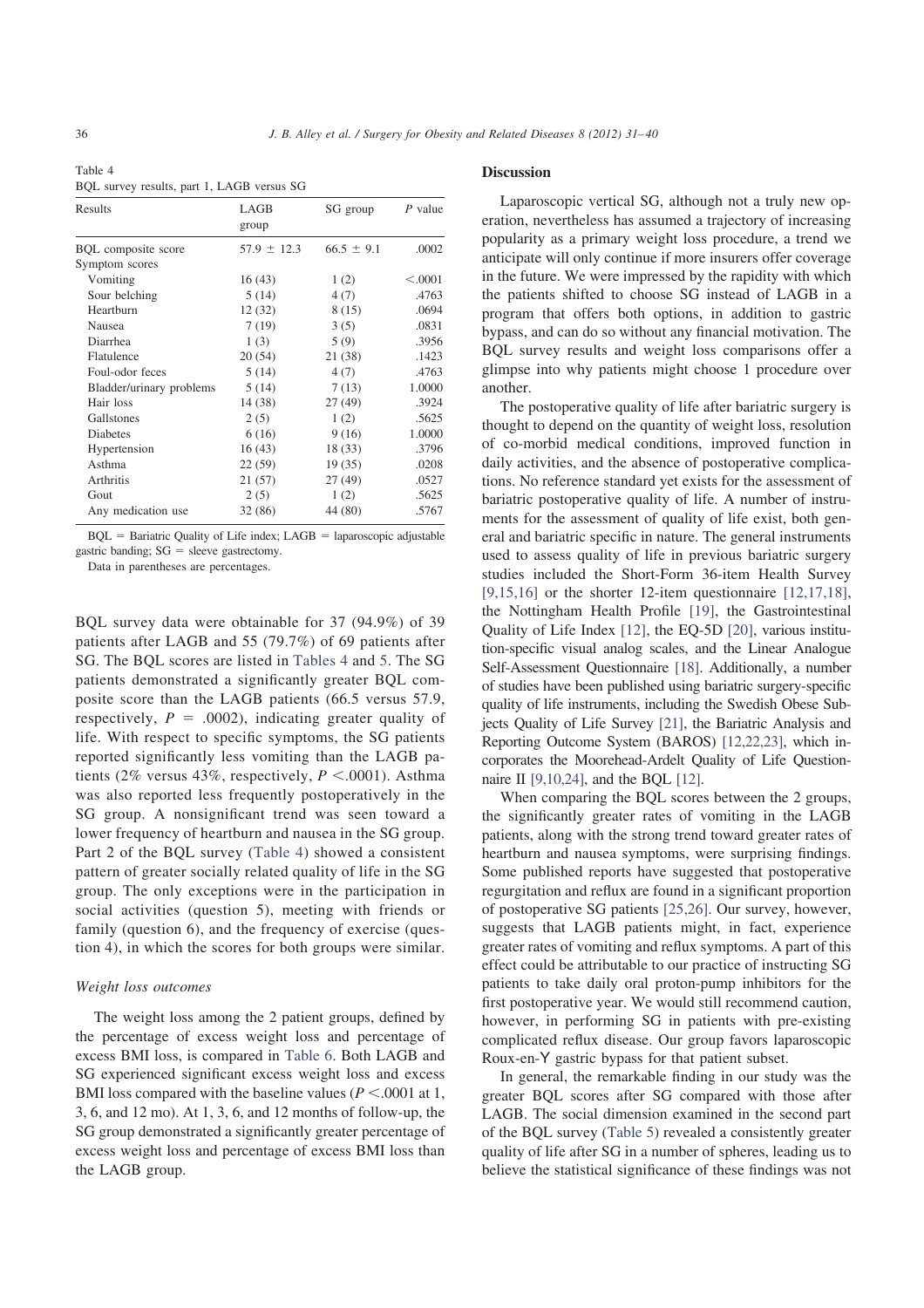| Table 5 |  |  |
|---------|--|--|

Bariatric quality of life survey results, part 2, LAGB versus SG

| Question                                                       | Absolutely true or<br>very good (%) | True or good<br>$(\%)$ | Half/half or okay<br>$(\%)$ | Wrong or bad<br>$(\%)$ | Absolutely wrong or<br>very bad (%) | $P$ value |
|----------------------------------------------------------------|-------------------------------------|------------------------|-----------------------------|------------------------|-------------------------------------|-----------|
| 1. I like my weight.                                           |                                     |                        |                             |                        |                                     | .0246     |
| LAGB                                                           | 8                                   | $\,$ 8 $\,$            | 46                          | 16                     | 22                                  |           |
| SG                                                             | 22                                  | 25                     | 36                          | 9                      | $\tau$                              |           |
| 2. I can accept my weight.                                     |                                     |                        |                             |                        |                                     | .0001     |
| LAGB                                                           | 8                                   | 19                     | 32                          | 30                     | 11                                  |           |
| SG                                                             | 47                                  | 24                     | 15                          | $\tau$                 | $\tau$                              |           |
| 3. How is your actual quality of life?                         |                                     |                        |                             |                        |                                     | .0406     |
| LAGB                                                           | 32                                  | 43                     | 24                          | $\mathbf{0}$           | $\boldsymbol{0}$                    |           |
| SG                                                             | 56                                  | 35                     | $\mathbf Q$                 | $\overline{0}$         | $\boldsymbol{0}$                    |           |
| 4. I exercise regularly.                                       |                                     |                        |                             |                        |                                     | .0604     |
| LAGB                                                           | 22                                  | 30                     | 38                          | 11                     | $\boldsymbol{0}$                    |           |
| SG                                                             | 49                                  | 18                     | 24                          | $\overline{7}$         | $\overline{2}$                      |           |
| 5. I am participating in social activities<br>(theater, etc.). |                                     |                        |                             |                        |                                     | .2767     |
| LAGB                                                           | 43                                  | 30                     | 14                          | 11                     | 3                                   |           |
| SG                                                             | 64                                  | 20                     | 9                           | $7\phantom{.0}$        | $\mathbf{0}$                        |           |
| 6. I often meet friends or family.                             |                                     |                        |                             |                        |                                     | .5372     |
| LAGB                                                           | 51                                  | 24                     | 16                          | 5                      | 3                                   |           |
| SG                                                             | 65                                  | 20                     | 11                          | $\overline{4}$         | $\mathbf{0}$                        |           |
| 7. I feel excluded from social life.                           |                                     |                        |                             |                        |                                     | .0465     |
| LAGB                                                           | 5                                   | $\boldsymbol{0}$       | 16                          | 16                     | 62                                  |           |
| SG                                                             | $\boldsymbol{0}$                    | 4                      | $\overline{4}$              | 15                     | 78                                  |           |
| 8. I feel under pressure because of my<br>weight.              |                                     |                        |                             |                        |                                     | .0004     |
| LAGB                                                           | 5                                   | 19                     | 8                           | 24                     | 43                                  |           |
| SG                                                             | $\overline{4}$                      | $\mathbf{0}$           | 11                          | 9                      | 76                                  |           |
| 9. Sometimes, I feel depressed.                                |                                     |                        |                             |                        |                                     | .0343     |
| LAGB                                                           | 16                                  | 19                     | 22                          | 16                     | 27                                  |           |
| SG                                                             | 11                                  | $\overline{4}$         | 15                          | 16                     | 55                                  |           |
| 10. All in all, I feel satisfied in my life.                   |                                     |                        |                             |                        |                                     | .0031     |
| LAGB                                                           | 24                                  | 35                     | 38                          | 3                      | $\mathbf{0}$                        |           |
| SG                                                             | 58                                  | 27                     | 13                          | $\overline{2}$         | $\mathbf{0}$                        |           |
| 11. I feel restricted because of my weight                     |                                     |                        |                             |                        |                                     |           |
| 11a. At home                                                   |                                     |                        |                             |                        |                                     | .0332     |
| LAGB                                                           | $\ensuremath{\mathfrak{Z}}$         | 14                     | 11                          | 19                     | 54                                  |           |
| SG                                                             | $\overline{2}$                      | $\overline{2}$         | $\overline{4}$              | 13                     | 80                                  |           |
| 11b. At work                                                   |                                     |                        |                             |                        |                                     | .00009    |
| LAGB                                                           | 5                                   | 8                      | 11                          | 24                     | 51                                  |           |
| SG                                                             | $\boldsymbol{0}$                    | $\mathbf{0}$           | $\mathfrak{2}$              | $\tau$                 | 91                                  |           |
| 11c. Privately                                                 |                                     |                        |                             |                        |                                     | .0006     |
| LAGB                                                           | 5                                   | 14                     | 24                          | 22                     | 35                                  |           |
| SG                                                             | $\overline{2}$                      | $\overline{4}$         | $\overline{7}$              | $\overline{Q}$         | 78                                  |           |
| 12. I feel self-confident.                                     |                                     |                        |                             |                        |                                     | .0478     |
| LAGB                                                           | 30                                  | 46                     | 16                          | 3                      | 5                                   |           |
| SG                                                             | 56                                  | 29                     | 13                          | $\overline{2}$         | $\boldsymbol{0}$                    |           |

 $LAGB = laparoscopic$  adjustable gastric banding;  $SG =$  sleeve gastrectomy.

a mathematical aberration. To our knowledge, the BQL survey has not been used to compare the outcomes from 2 different procedures as we have done.

We chose the BQL survey instrument because it is a bariatric-specific quality of life instrument and goes beyond merely reporting whether medical co-morbidities have improved to record specifics about symptom sets and particular facets of social interaction. Although other scoring systems, such as the BAROS quality of life survey (incorporating the Moorehead-Ardelt quality of life questionnaire) are simpler and more widely used, we believe the BAROS survey might oversimplify quality of life. Another of our reasons for choosing the BQL survey relates to the proprietary, fee-based nature of the BAROS survey. We are grateful to Weiner et al. [12] for offering the BQL instrument without a request for payment, as a service to the bariatric community and a contribution to medical science.

The morbidity in both LAGB and SG groups was low. Although both SG and LAGB groups demonstrated significant excess weight loss and excess BMI loss compared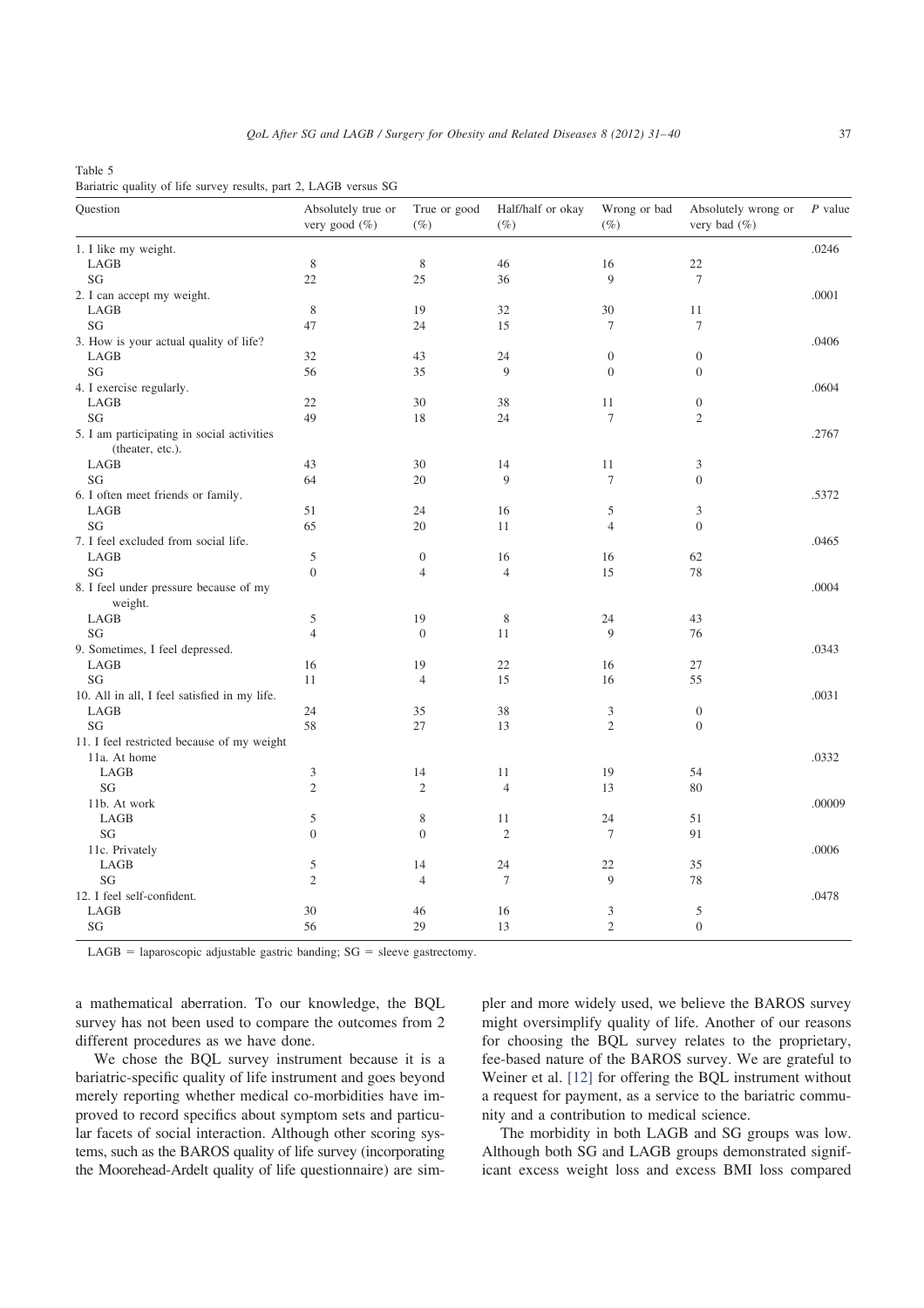| Variable                 | Follow-up point (mo) |                 |                 |                 |  |  |  |
|--------------------------|----------------------|-----------------|-----------------|-----------------|--|--|--|
|                          |                      | 3               | 6               | 12              |  |  |  |
| %EWL                     |                      |                 |                 |                 |  |  |  |
| LAGB                     | $15.2 \pm 5.5$       | $21.6 \pm 9.5$  | $28.1 \pm 14.7$ | $29.5 \pm 16.7$ |  |  |  |
| SG                       | $20.3 \pm 6.1$       | $34.1 \pm 8.8$  | $43.3 \pm 11.4$ | $47.2 \pm 11.9$ |  |  |  |
| P value (LAGB versus SG) | .0001                | .0001           | .0001           | .0003           |  |  |  |
| %EBL                     |                      |                 |                 |                 |  |  |  |
| LAGB                     | $19.1 \pm 7.2$       | $27.2 \pm 11.8$ | $35.5 \pm 18.8$ | $36.9 \pm 20.7$ |  |  |  |
| SG                       | $25.0 \pm 7.5$       | $42.4 \pm 11.6$ | $53.5 \pm 15.3$ | $58.1 \pm 17.6$ |  |  |  |
| P value (LAGB versus SG) | .0003                | .0001           | .0001           | .0009           |  |  |  |

| Table 6                                                      |  |  |  |  |
|--------------------------------------------------------------|--|--|--|--|
| Weight loss over time, determined by mean %EWL and mean %EBL |  |  |  |  |

%EWL = percentage of excess weight loss; %EBL = percentage of excess body mass index loss (>25 kg/m<sup>2</sup>); other abbreviations as in Table 2. Data presented as mean  $\pm$ standard deviation.

with the same group at baseline, the SG group experienced significantly better excess weight loss and BMI loss than the LAGB group. This parallels other published weight loss data for both LAGB and SG. One potential criticism of this comparison is that it is well known that LAGB patients typically do not reach a weight loss nadir until close to 2 years postoperatively. Many of the studies describing the remission of diabetes and other co-morbidities in LAGB patients have used a 2year endpoint [27,28]. However, the relatively flat weight loss curve after 6 months in the LAGB population is consistent with our experience with this technique, and our band adjustment regimen is consistent with that espoused in published studies and recommended by the manufacturer [29]. The quality of life measures, such as regurgitation and vomiting that the LAGB patients scored poorly on in the present survey have been elsewhere reported to consistently increase the longer the band has been in place [26].

The late reoperation rate after LAGB is significant and escapes the usual 30- or 90-day morbidity reporting. This has been well-described previously [30] and should be acknowledged in the preoperative informed consent discussions between the patient and surgeon.

One limitation of our study was the postoperative follow-up point at which the BQL survey was performed. The LAGB patients were surveyed an average of 3.5 months later postoperatively than the SG patient cohort. However, we believe the comparison at least approaches validity, because it is often argued that LAGB patients achieve weight loss slower than do SG or gastric bypass patients. Thus, a comparison in which the SG patients were closer to their surgery than the LAGB patients could indeed be worthwhile. Perhaps the most valid comparison could be made when both groups are 3–5 years from surgery.

Another significant limitation of the present study was the lack of a preoperative comparison of BQL scores. Although the LAGB and SG groups appeared very similar with regard to the baseline demographics, co-morbidities, and obesity, it would be helpful to compare a pre- and postoperative BQL survey in these 2 groups. Although the difference in BQL scores between the LAGB and SG groups was highly significant, we do not know that such a difference in the quality of life did not already exist preoperatively.

Six of the questions in the BQL survey focus on weight and weight loss (items 1, 2, 8, 11a, 11b, and 11c). It could be argued that such an emphasis on weight loss in the bariatric postoperative quality of life assessments unfairly portrays LAGB patients as having a poorer quality of life. This could be one reason Sabbagh et al. [10] found no difference in postoperative quality of life between LSG and LAGB using the Moorehead-Ardelt Quality of Life Questionnaire II, which does not incorporate any directly weightrelated questions. We would argue that bariatric postoperative quality of life does depend significantly on the patient's weight loss. Weight loss is the primary expectation of the bariatric patient, and bariatric surgeons know how frustrated patients can be who struggle with inadequate weight loss after any procedure. Generic health-related quality of life surveys, such as the Short Form 36-item Health Survey, might pay less attention to weight but could also fail to adequately describe significant postbariatric quality of life issues. We believe that the BAROS and BQL surveys do attempt to assess each of the spheres of weight loss: postoperative symptoms and complications, social functioning, and self-esteem. Of the 9 possible points in the BAROS survey, 3 (33%) relate to weight loss, and 30 (38.5%) of 78 possible points in the BQL survey relate to weight.

A potential confounder in the present study relates to the intensity of postoperative follow-up after LAGB. It could be argued that the frequent postoperative visits for LAGB adjustment adversely affects patients' quality of life, accounting for the lower BQL scores. We would argue that, as shown in the study by Shen et al. [29], more frequent postoperative follow-up visits actually improve weight loss after LAGB, which should, in turn, improve BQL scores. It is also possible that the frequency of postoperative follow-up after LAGB drove some patients (or their surgeons) to choose SG for its relative convenience. However, no financial incentive was provided to the patients or surgeons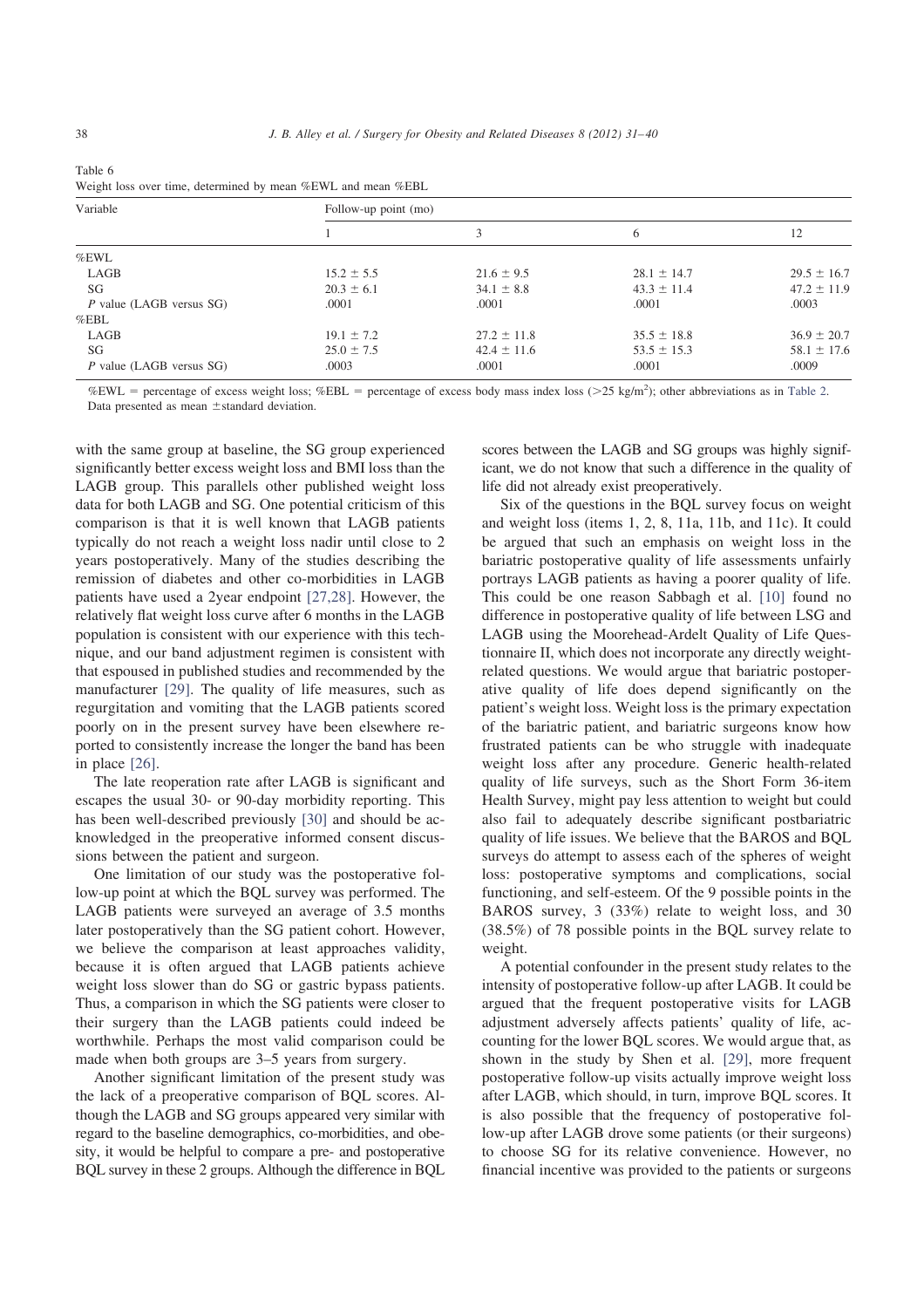to choose one or the other, because there was no cost for the procedure or clinic visits.

Finally, we regard with interest the observed decline in popularity of LAGB in our patient cohort and the concurrent increase in popularity of SG. Although we would like to believe that we surgeons are always objective, we are susceptible to many of the same biases and misperceptions as our patients. Each patient brings their own fears, hopes, experiences, and education to the informed consent discussion. Each surgeon is informed not just by the published medical data, but also by their collected experience with other patients. The surgeon's enthusiasm in offering a novel procedure is likely to influence some patients toward that procedure, despite our best efforts to provide impartial and evidence-based information. Any nonrandomized review of procedural choice, such as we have presented, will inevitably have a different outcome, depending on the center and the observer. However, the present study illuminates one potential outcome when a program, first, offers a full spectrum of well-accepted restrictive and malabsorptive procedures, and, second, is not influenced by concerns of cost or reimbursement. This description of our patients' choices represents as close to a pure clinical decision-making process as we can imagine, given our lack of financial constraints or reimbursement concerns in what amounts to a socialized system of healthcare.

Laparoscopic vertical SG is unlikely to entirely displace LAGB; however, as the data of its safety and efficacy increase, it is possible that the growth in the numbers of patients undergoing SG will occur within the population who otherwise would only have considered LAGB. We believe that this shift happens for a number of reasons. First, patients typically have already decided for or against Rouxen-Y gastric bypass, a combination restrictive and malabsorptive procedure, before coming to the clinic. The patients unwilling to undergo a malabsorptive procedure are thus faced with 2 "restrictive" procedures: LAGB and SG. Although it might be argued that SG is not a purely "restrictive" operation, given its effects on the plasma ghrelin levels, it tends to be grouped with the restrictive weight loss procedures by both the public and bariatric surgeons. It is the outcomes from these 2 operations that patients are likely to compare and, given the significantly better excess weight loss and quality of life seen after SG, the patient who is allowed to choose might select SG instead of LAGB. This presumes that the surgeon offers, and is competent to perform, any of the available weight loss procedures.

# **Conclusion**

Both laparoscopic vertical SG and LAGB yield significant excess weight loss and excess BMI loss in short-term follow-up. The perioperative morbidity in our series was identical after vertical SG and LAGB. Laparoscopic SG resulted in better early postoperative weight loss and quality of life compared with LAGB. The difference in excess weight loss and the more intangible quality of life benefits could explain some of the shift in patient preference toward SG in our practice.

# **References**

- [1] Karamanakos SN, Vagenas K, Kalfarentzos F, Alexandrides TK. Weight loss, appetite suppression, and changes in fasting and postprandial ghrelin and peptide-YY levels after Roux-en-Y gastric bypass and sleeve gastrectomy: a prospective, double-blind study. Ann Surg 2008;247:401–7.
- [2] Langer FB, Hoda MAR, Bohdjalian A, et al. Sleeve gastrectomy and gastric banding: effects on plasma ghrelin levels. Obes Surg 2005;  $15:1024 - 9$ .
- [3] Cohen R, Uzzan B, Bihan H, Khochtali I, Reach G, Catheline JM. Ghrelin levels and sleeve gastrectomy in super-super-obesity. Obes Surg 2005;15:1501–2.
- [4] Johnston D, Dachtler J, Sue-Ling HM, King RFGJ, Martin IG. The Magenstrasse and Mill operation for morbid obesity. Obes Surg  $2003:13:10-6$ .
- [5] Lee CM, Cirangle PT, Jossart GH. Vertical gastrectomy for morbid obesity in 216 patients: report of two-year results. Surg Endosc 2007;21:1810 –16.
- [6] Regan JP, Inabnet WB, Gagner M, Pomp A. Early experience with two-stage laparoscopic Roux-en-Y gastric bypass as an alternative in the super-super obese patient. Obes Surg 2003;13:861-4.
- [7] Almogy G, Crookes PF, Anthone GJ. Longitudinal gastrectomy as a treatment for the high-risk super-obese patient. Obes Surg 2004;14: 492–7.
- [8] Han SM, Kim WW, Oh JH. Results of laparoscopic sleeve gastrectomy at 1 year in morbidly obese Korean patients. Obes Surg 2005;  $15:1469 - 75$ .
- [9] Muller MK, Wenger C, Sciesser M, Clavien PA, Weber M. Quality of life after bariatric surgery—a comparative study of laparoscopic banding vs. bypass. Obes Surg 2008;18:1551–7.
- [10] Sabbagh C, Verhaeghe P, Dhahri A, et al. Two-year results on morbidity, weight loss, and quality of life of sleeve gastrectomy as first procedure, sleeve gastrectomy after failure of gastric banding and gastric banding. Obes Surg 2010;20:679 – 84.
- [11] Ren CJ, Cabrera I, Rajaram K, Fielding GA. Factors influencing patient choice for bariatric operation. Obes Surg 2005;15:202-6.
- [12] Weiner S, Sauerland S, Fein M, Blanco R, Pomhoff I, Weiner R. The bariatric quality of life (BQL) index: a measure of well-being in obesity surgery patients. Obes Surg 2005;15:538 – 45.
- [13] Fris RJ. Preoperative low energy diet diminishes liver size. Obes Surg 2004;14:1165–70.
- [14] Dindo D, Demartines N, Pa C. Classification of surgical complications: a new proposal with evaluation in a cohort of 6,336 patients and results of a survey. Ann Surg 2004;240:205–13.
- [15] Dixon JB, Dixon ME, O'Brien PE. Quality of life after Lap-Band placement: influence of time, weight loss, and comorbidities. Obes Res 2001;9:713–21.
- [16] Dittmar M, Heintz A, Hardt J, Egle UT, Kahaly GJ. Metabolic and psychosocial effects of minimal invasive gastric banding for morbid obesity. Metabolism 2003;52:1551–7.
- [17] Sutton D, Raines DA. Health-related quality of life following a surgical weight loss intervention. Appl Nurs Res 2010;23:52-6.
- [18] Batsis JA, Lopez-Jimenez F, Collazo-Clavell ML, Clark MA, Somers VK, Sarr MG. Quality of life after bariatric surgery: a populationbased study. Am J Med 2009;22;1055e1-1055e11.
- [19] Caiazzo R, Arnalsteen L, Pigeyre M, et al. Long-term metabolic outcome and quality of life after laparoscopic adjustable gastric